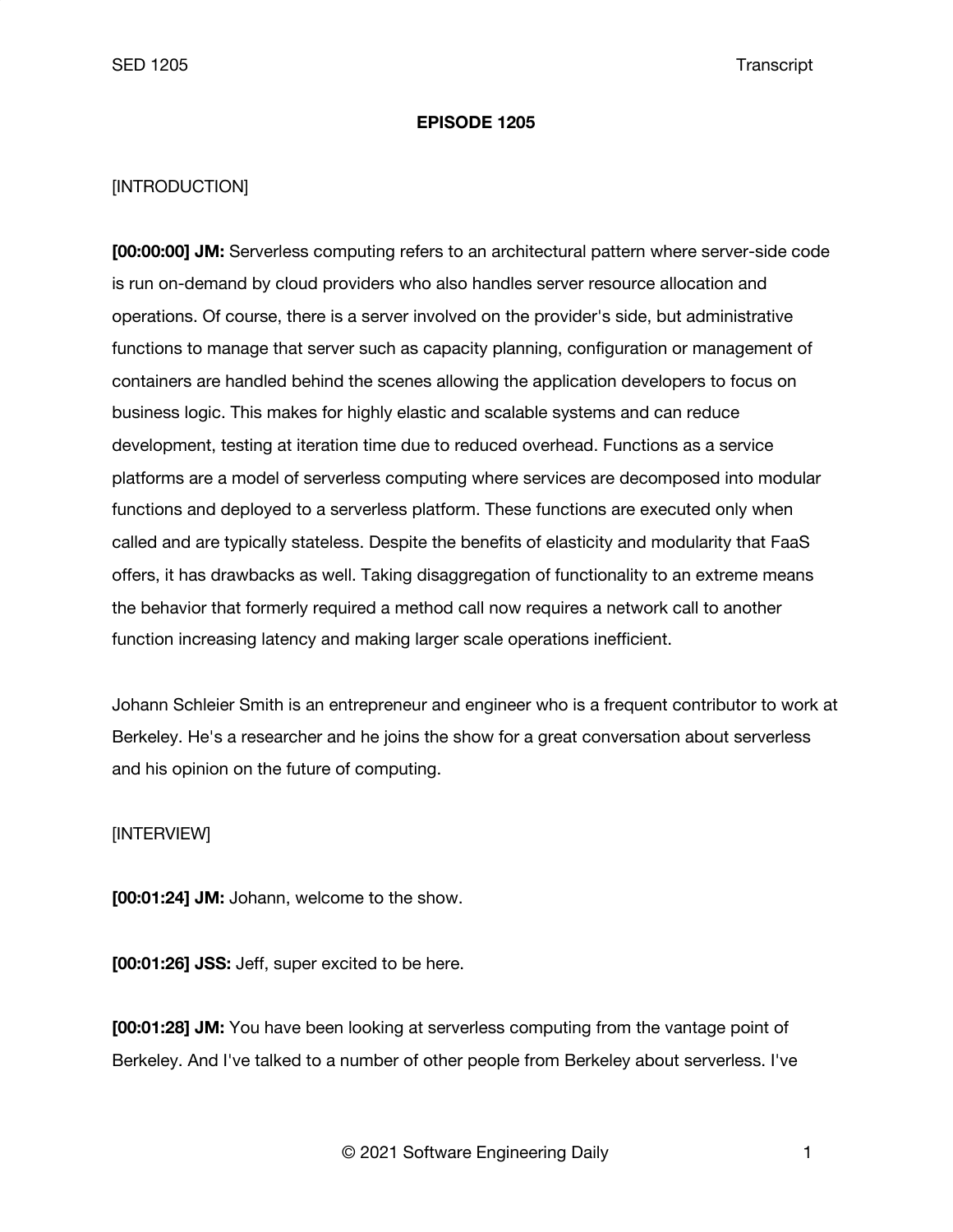talked to Ion Stoica and Vikram Sreekanti. From your point of view, why has Berkeley taken an interest in serverless computing?

**[00:01:51] JSS:** Well, Berkeley has a long history of prominent research in computer science and systems in particular. Lots of really cutting edge work was done here. And I think the faculty are always looking for what's that next thing that's coming down the pipe and can we be on top of and ideally ahead of that trend? And in the context of serverless computing, this is something that we latched on to people at Berkeley. I wasn't actually the first one myself. Ion Stoica, Eric Jonas published the PyWren work back in – So Ion Stoica and Eric Jonas, they published the PyWren work back in 2016, 2017 where they were really saying, "Wow! Serverless allows us this access to super computer scale resources for basically anyone."

So I think that people kind of latched on to, "Hey, there's something new. There's something really different that's happening in the cloud, and we should really pay attention and we should try to understand what the implications of this new technology are."

**[00:03:03] JM:** And what does serverless make easier? What does it make more complicated? What are the tradeoffs in using serverless?

**[00:03:12] JSS:** From our perspective, serverless computing is really about making life easier for programmers. That's the big change. Now it makes a number of changes. So it certainly makes life easier for operators as well, in some cases, even completely removing the need for certain system administration responsibilities. So everything that's complicated about servers. And by that we mean things like setting them up. Making sure that they are patched for security. Making sure that when they fail, the application is responding in the correct way so it'll continue to deliver service. All of these concerns go away. They get handed to the cloud provider. The cloud provider has ways of automating them away so that for them it's also much, much easier to manage so they can manage for many, many companies at scale.

So the programmer also has this ability to basically write code in their favorite programming language, upload it to the cloud and then it just runs and they don't have to worry about it

© 2021 Software Engineering Daily 2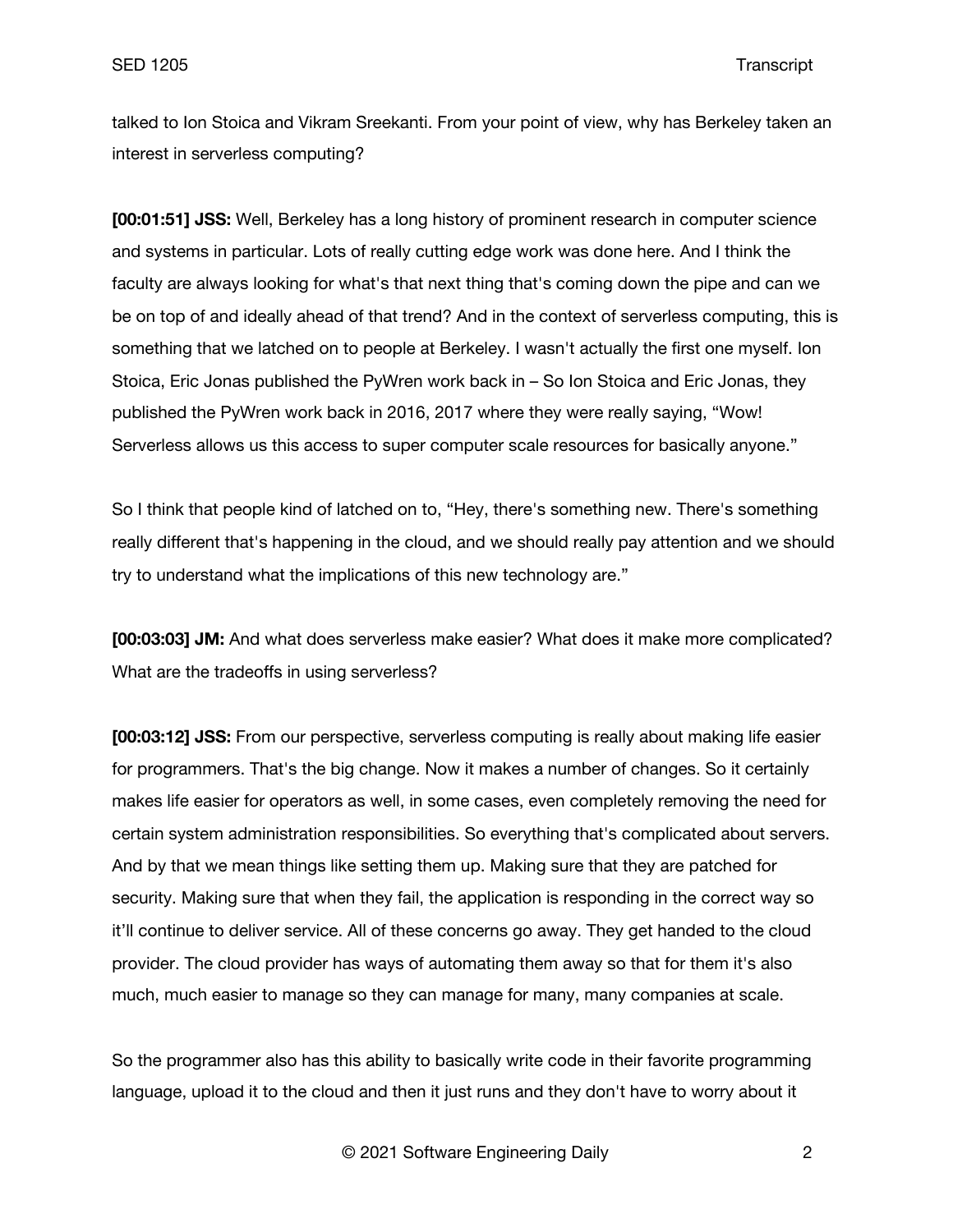anymore. And that is, I think in many ways, fulfilling kind of this promise of the cloud to give you that effortless access to scale. So the downside of that is that you do have to change how you program a little bit. So I think that Lambda was successful because it allowed you to bring along your existing libraries. It allowed you to bring along your existing languages. So there's a fair degree of continuity. On the other hand, if you really are going to make programming simpler, you're going to be writing simpler programs, and that means that you're probably going to be rewriting your programs at the same time. So you do have to learn to think a little bit differently.

**[00:05:08] JM:** You have to think differently. So in what ways does serverless change architecture of applications?

**[00:05:16] JSS:** One of the big shifts that we've seen with serverless is the adoption of more event-driven and cue-based architectures. The serverless framework is one of the technologies that has helped to make this transition easier for folks. And what we also see is we see a lot more use of high-level services. So, for example, machine learning service that is offered in in a serverless way. Or the queue services, image processing, image resize services, email services, all these sorts of higher level constructs that you end up weaving together as opposed to sort of bringing your own, bring your own open source software or rolling some of your own code. And so I think this is a shift. I think that the way that people design and architect serverless applications isn't fully settled by any means. I think we're going to see continued evolve evolution in that space. I think there's a lot of room for innovation there.

**[00:06:28] JM:** Is this re-architecture process around serverless, do you see anything any anti-patterns? Is there anything that we're doing wrong in these still relatively early days of architecting serverless applications?

**[00:06:46] JSS:** Well, certainly there are some serverless anti-patterns. One of them is to take something that was really designed as a serverfull application, as an application, say, that maintains state and to try to just cram it into a cloud function. For example, if you have a codebase that's very large and monolithic, just running that whole codebase in a cloud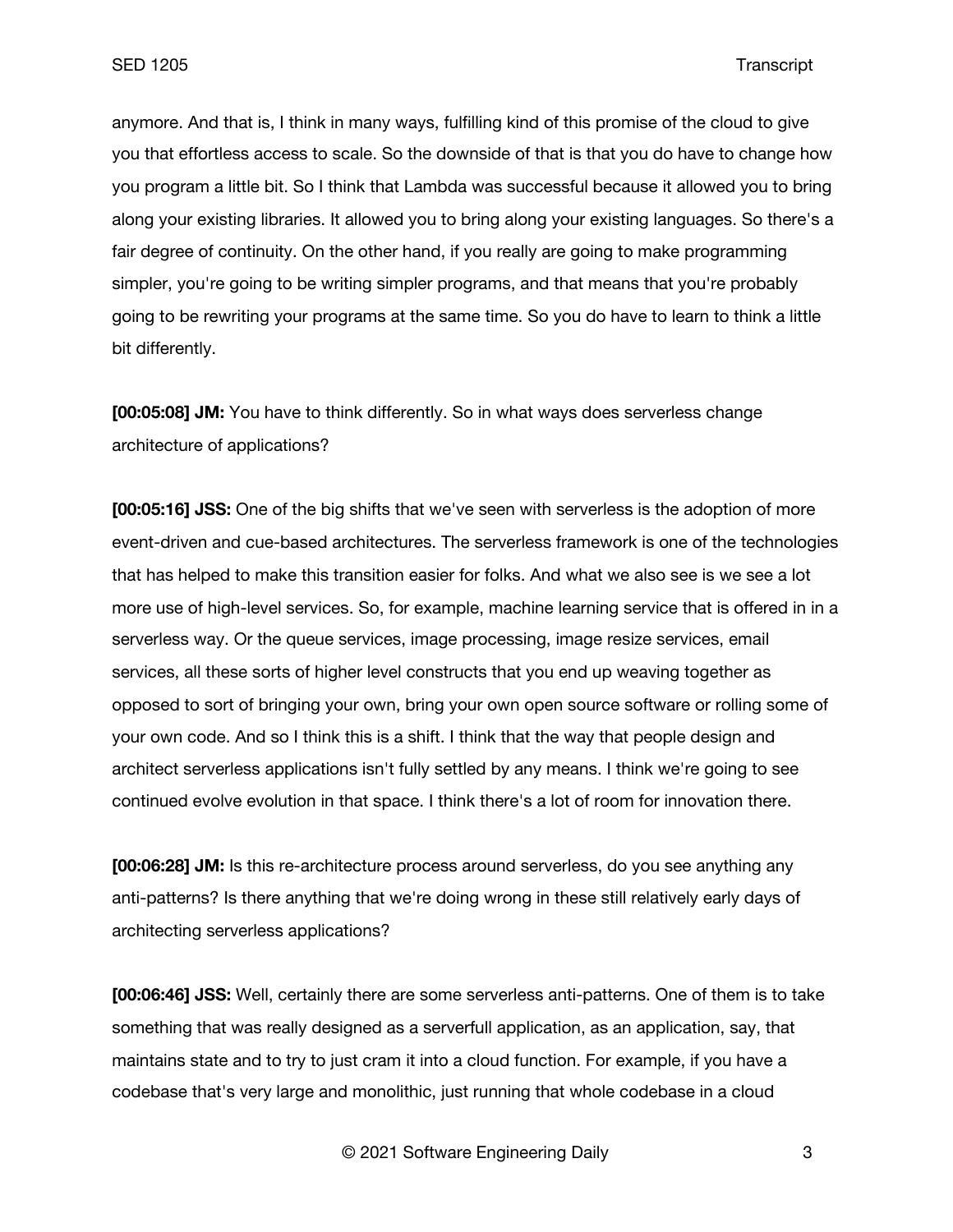function before you've broken it up into individual pieces in a more microservices type of architecture is likely to produce a problem. So certainly, one anti-pattern is that, is just this sort of wholesale port.

**[00:07:32] JM:** Fair enough. Well, if we talk about the shortcomings of serverless applications today, are there some kinds of applications that simply do not work on serverless?

**[00:07:43] JSS:** Yeah, there are plenty of them. One example that I just referred to that I thought would be very straightforward is I was at Berkeley and I thought for grading student homework submissions for a database course we could use serverless. I thought this would be great because we would get isolation. We could scale up and scale down as student submissions came in. Most of them right before the deadline. And I spent a few weeks working on this and ended up failing and the reason why was sort of twofold. So the one was that the isolation that I wanted, I wanted to isolate the student code from the auto-grader code, and the natural way to do that would have been using containers. But because of some of the restrictions of the serverless environment, that actually wasn't possible to get that isolation. So that was a drawback.

Another problem that we had, which has been largely addressed now by some of the very most recent releases of AWS Lambda is simply the size limit. So being able to install, say, a Postgres instance that you might need to run for grading a student submission on AWS Lambda just simply wouldn't fit. Now they accept Docker images. They've raised that limit from a few hundred megabytes up to 10 gigabytes. So it's really possible to do a lot more with serverless.

Another limitation that has fallen recently in Lambda has been the billing increment. So the minimum billing increment used to be 100 milliseconds, which you think is a fairly short period of time. But if your request is only one millisecond or if it's 10 milliseconds even, you're going to be overpaying for your time by a factor of 10. So by going down to a 1 millisecond billing increment, they really opened it up to a much broader range of applications that were cost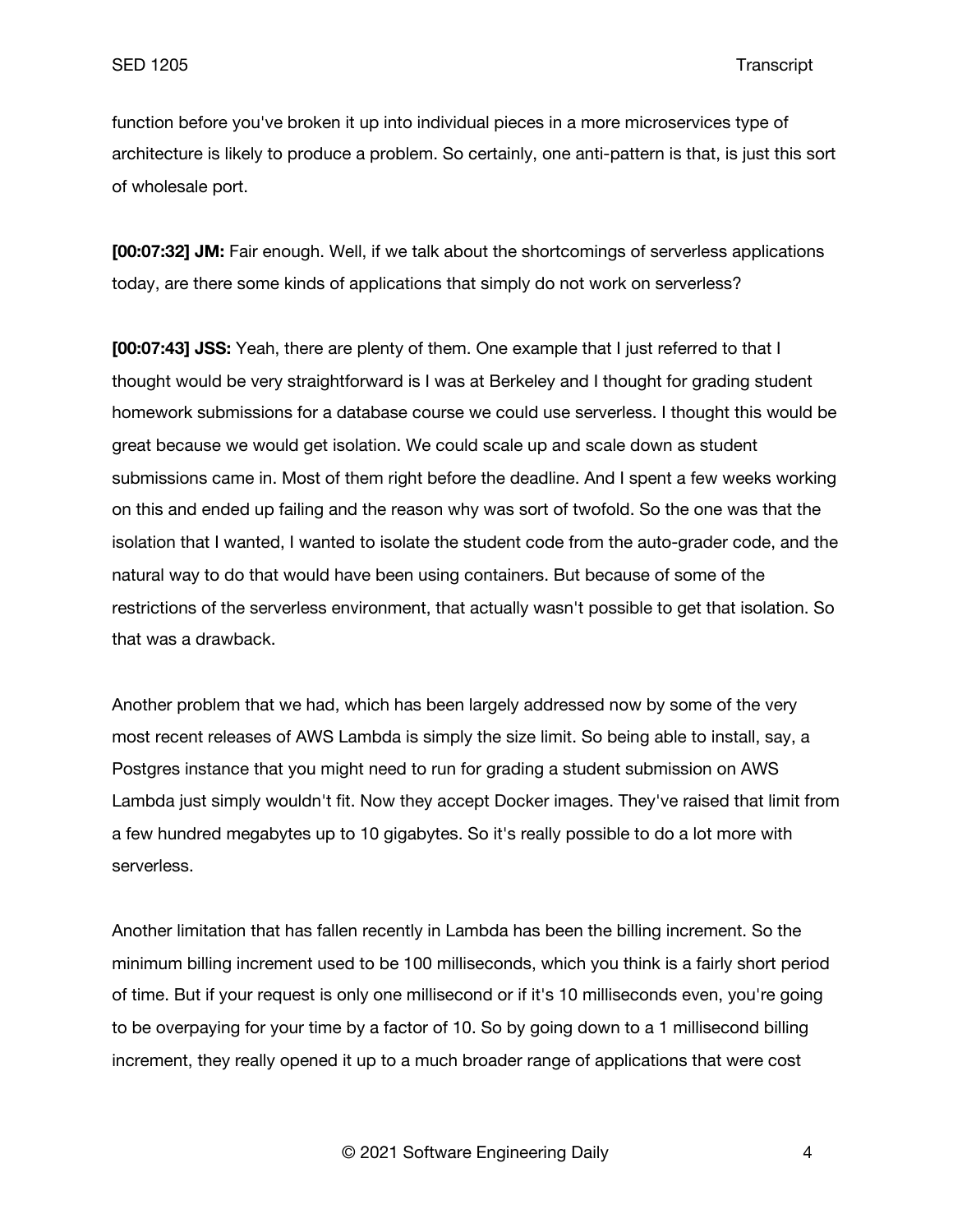prohibitive not for any real fundamental reason, for a business reason really, and that's been corrected.

Another sort of class of applications that don't work well in serverless today with a current stateless model for compute are any applications that are state intensive, and these can vary from analytics applications need to move large amounts of state between steps in a pipeline to more sort of OLTP type applications that need to do a lot of intensive coordination on state. Right now with serverless, there's no way to name an instance, to connect to an instance, to talk to an instance, to run traditional distributed systems protocols like Paxos to get agreement between instances on the outcome of some computation. And I think there are good reasons for that, which is to say that the model where you have a function and it starts and it does some work and then it ends, that's a very good model for scaling it. Has very good operating characteristics. It makes possible many of the advantages of serverless. At the same time if we are going to be able to do all of the things that we do with servers, we need some other pieces, and I think that the form in which those other pieces get provided is still to be determined.

**[00:11:12] JM:** So you mentioned that there was this problem in one of the applications you were working on where you could not properly manage or isolate the contents of a serverless application. Can you talk about the downsides of the isolation properties of serverless?

**[00:11:37] JSS:** In order to provide the benefits of serverless, which include this elastic scalability, it really requires making a use of the hardware on a multi-tenant basis. And frankly, that's tricky. It's being done safely today. However, it's not obvious that it should be safe when you think about some of the vulnerabilities that we've seen over the past few years. Things like Spectre and Meltdown, and there are a whole number of other side channel attacks. It's pretty scary to say my code is going to be running with all kinds of other people's code.

And so what the cloud providers have done to address this is to implement very strong security boundaries between the different workloads. The Firecracker project from AWS is an example of this, and Mark Brooker has a great talk at the recent Reinvent where he goes into some of the details of the security isolation mechanisms.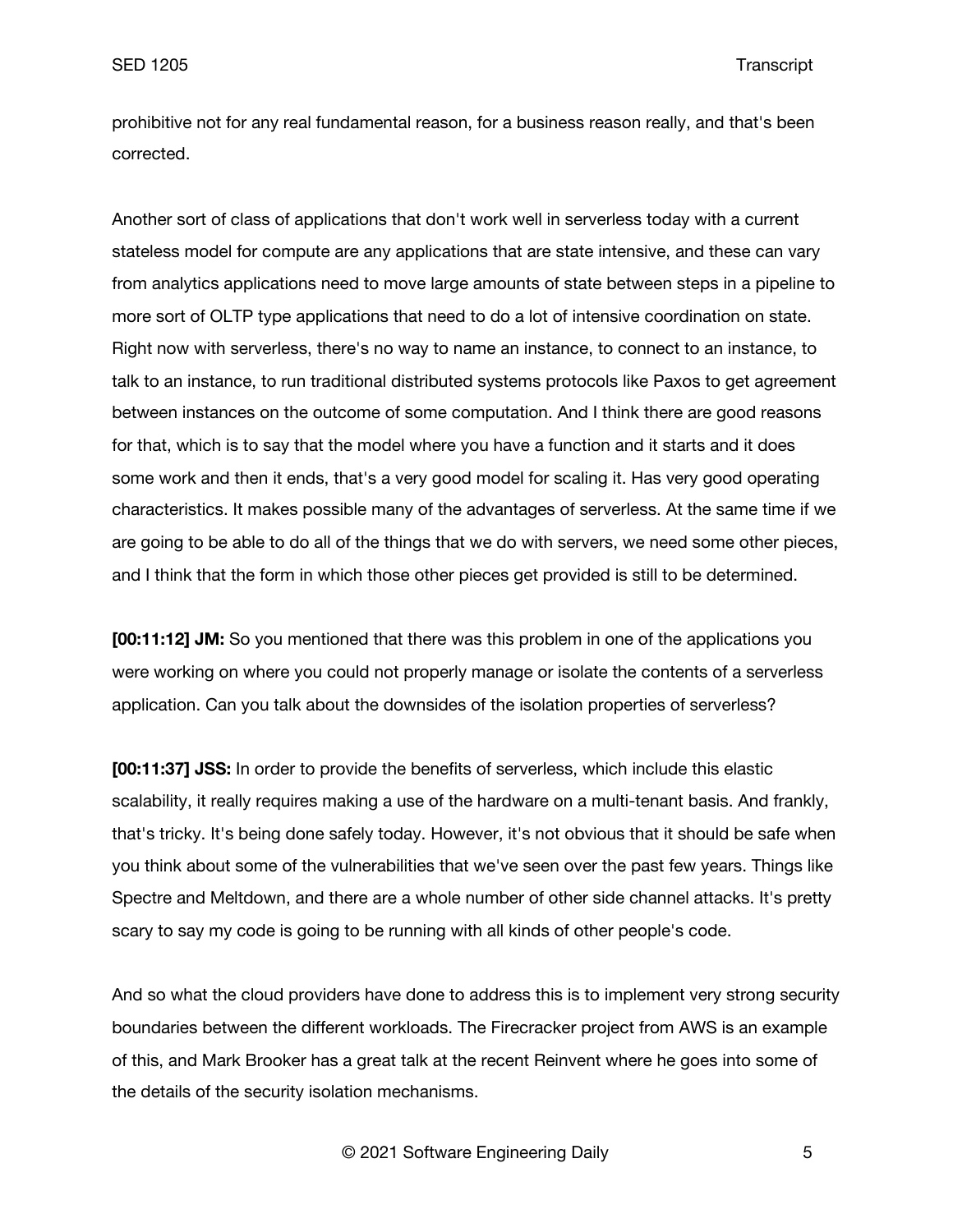I think that with some of these latest mechanisms we're going to see the operating system be able to get more flexibility in terms of what is permitted. But historically, it's been very locked down. Container-based isolation has been part of it, and nested containers are something that while possible don't necessarily work particularly easily. That is to say it's tricky to get them to work at the version of Lambda that I was working at. That was related to it.

I think also though that from a security perspective the designers of these serverless platforms have really asked, "Well, what are the capabilities that we really need to give people so that they can run their applications including all the libraries that they might want to bring along?" And what are some of the things that we should probably lock down and keep control so that it runs in kind of a well-defined way and that there's less to manage? And I think that the restrictions say on networking where I can't run my own network stack, that's an example of one type of restriction. Researchers, we get to have fun with things. We get to poke around to see what sorts of kernel modules might be available and so forth. A lot of that stuff is just locked down.

And the other thing that locking down some of these capabilities gives you is it gives the cloud provider the opportunity to optimize and to drop in their own implementations. And I can actually see this continuing. So for example, I can imagine a serverless runtime that says, "We only run pure Python code," or let's say pure JavaScript code. In fact, actually this is what some of the platforms such as the Cloudflare workers platform demand. They take JavaScript or they take WebAssembly as well, which supports more languages. But because they've restricted you in a certain way, this now lets them do all kinds of optimizations because they know what they're working with. You can imagine them, for example, saying, "Well, we know that your workload is JavaScript, and we have a great new processor that is not an x86 processor. It's something else. It's a RISC-V process or an Arm processor. And we can see that your workload would benefit from running on that type of processor." And then they can completely just shift you over to that and you wouldn't even know. So these are the types of advantages that you get from locking things down a bit.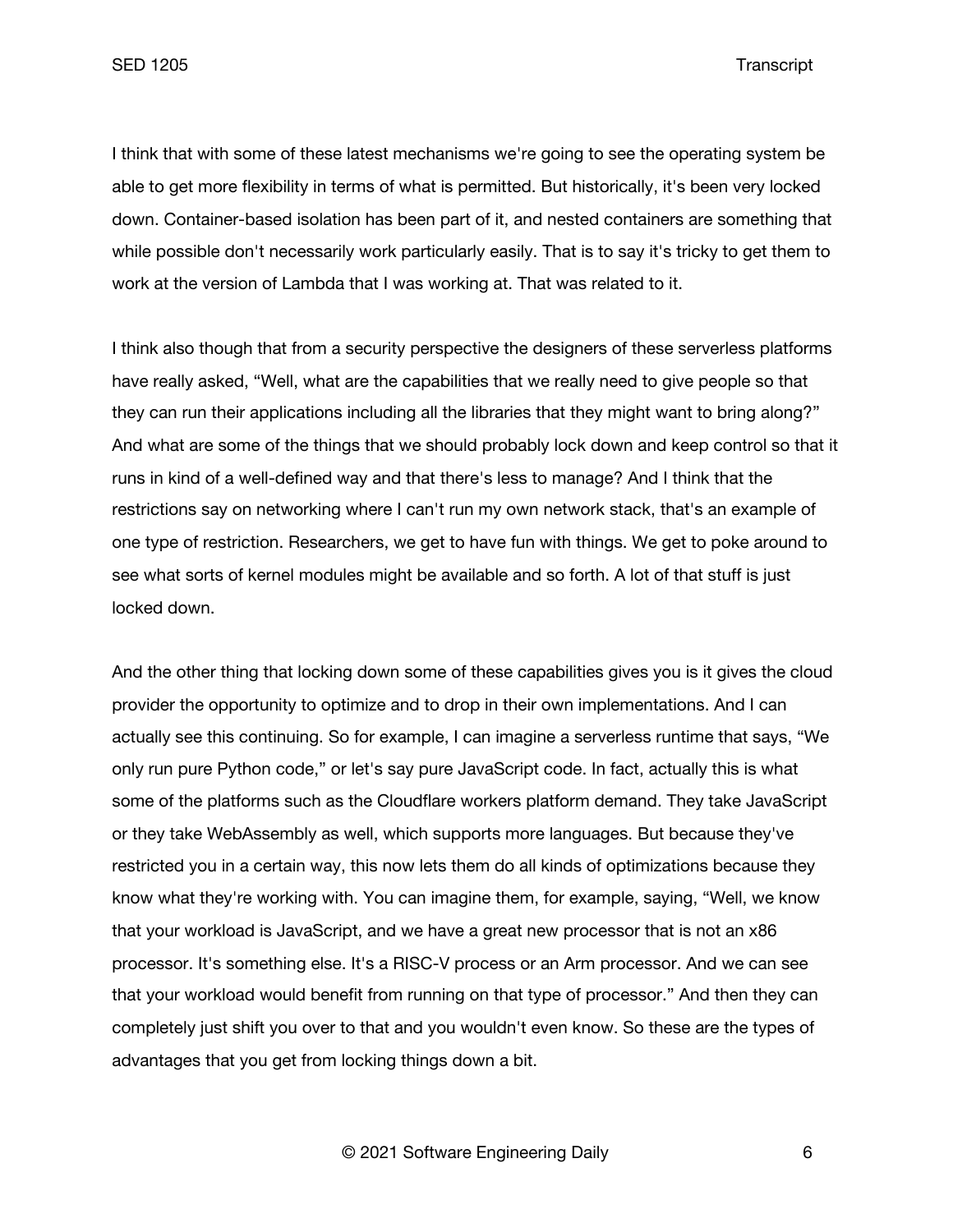**[00:15:19] JM:** Interesting. And do you think these kinds of newer serverless platforms that we might see in the future, can you envision them like as only being offered by the gigantic platforms like AWS? Or do you think like startups could offer domain-specific serverless platforms?

**[00:15:39] JSS:** I think there's a great opportunity for startups and serverless. I think we look at things like brev.dev, for example. They've really built a serverless platform that's just really, really focused on making that whole life cycle easy for developers which is something that we haven't necessarily seen as much from the large cloud providers that's come. It's just been a little bit slow in coming. They've been focused more on scale. I think there's been a huge amount of innovation actually even between comparing the large cloud providers in terms of how they do things on all number of axes, durable functions from Azure is a good example of that.

In terms of stateful serverless computing, some of the things that I think are pretty interesting have also been done by startups. So for example, you have Lambda Store, which is a Redis API serverless key value store. I haven't evaluated and really looked at it and tested it myself, but I look at that and I say, "Wow! That's something that really makes a lot of sense that somebody should be doing." And if it's done by a startup actually, in some ways that's better for the ecosystem because that suggests that that is a technology that's going to be available across cloud providers. The work that Tim Wagner has done with Vendia, and I know you've had him on your show as well, I think is a great example of how startups are doing out of the box things with serverless, and in that case blockchain, and linking things across clouds and across companies for data services.

So in particular, when you think about stateful serverless, I think there's a huge opportunity for startups. I think that if you simply want to provide function as a service better than a major cloud provider, I think that's going to be a challenging proposition just because they have so much resource behind that and have a track record of making those services better on a consistent basis.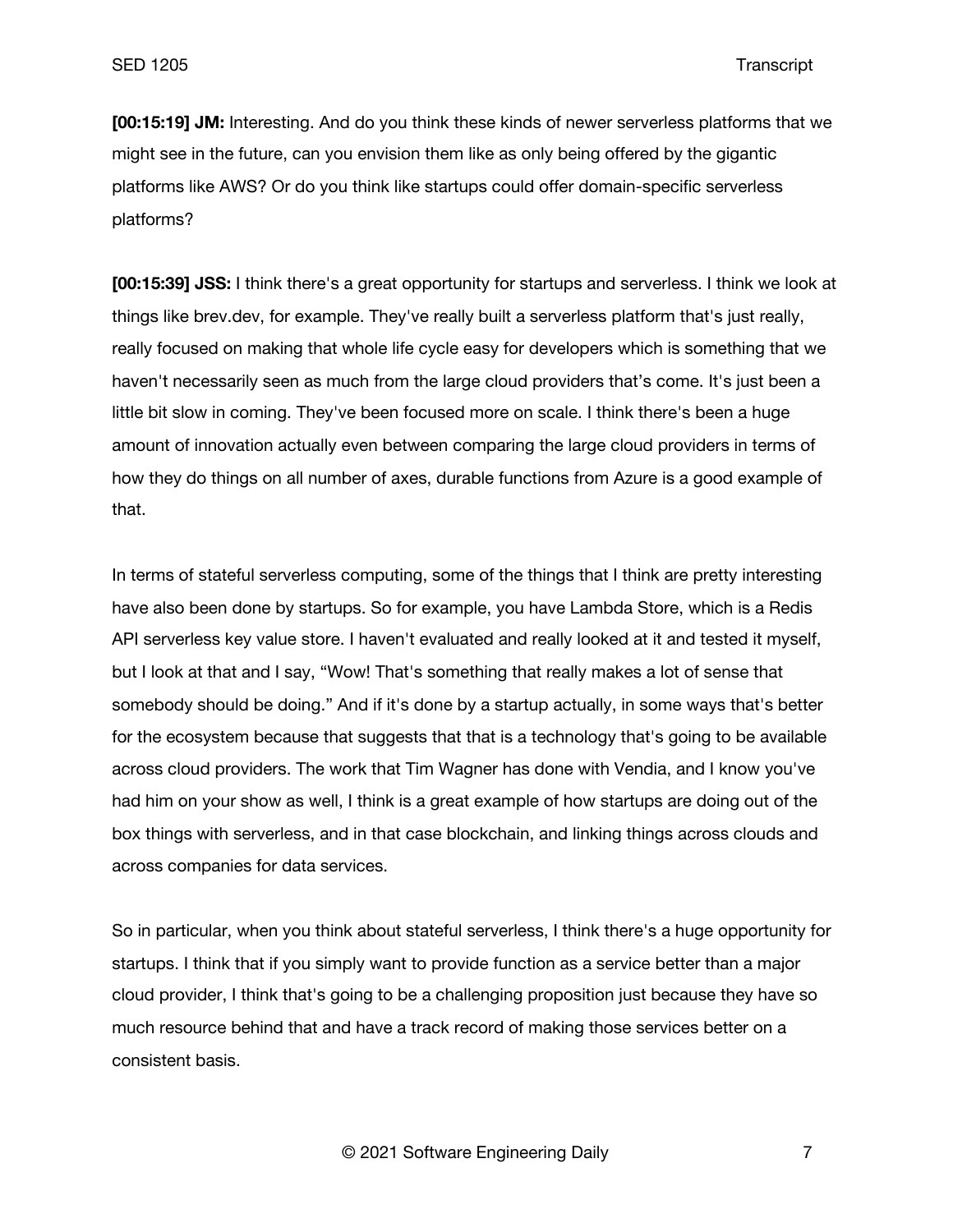**[00:17:43] JM:** What do we know about the implementation of functions as a service at gigantic cloud platforms? Like what do we know about how AWS Lambda is actually implemented?

**[00:17:56] JSS:** There are a number of things that we can measure. We can measure the startup times. We can measure how quickly they scale. So these are things that we can kind of learn from the outside. They have provided us now with container images and their APIs, their runtime API. So we have a sense of how things work sort of from the application perspective and how that gets wired in.

For a long time, AWS was rather tight-lipped about what they were doing, but they do have some patent filings that you can see that are from the early years from around the time when Lambda launched. And they walk through things like the life cycle of these environments and how they recycle the containers. How they do predictive modeling in order to try to figure out when they should leave something running versus when they should shut it down.

And so I don't know whether they've built everything that's described in those patents. Probably they've built some of it and probably they've built a number of other things that aren't described in the patents. But that's one place where we can learn things. There's also some work done, paper, 2018, USENIX paper peeking behind the curtains of serverless where the researchers, the academics, went in and really tried to reverse engineer what was happening by probing those environments and trying to get a sense for how the networking works. So we've learned some things that way, and that's certainly some work that I'd recommend for somebody who's really interested in the technology.

Firecracker from AWS is open source. So that is the platform that allows these lightweight virtual machines to be launched very, very quickly. And I'm hopeful that they will continue to be contributing to the open source ecosystem. Now they're not the only ones who've been doing so. The Azure Functions platform is largely or completely open source and has been from day one. So that's something that people can go and they can see how Microsoft does it. IBM has OpenWhisk. I'm not sure whether the open source project is exactly the same thing that they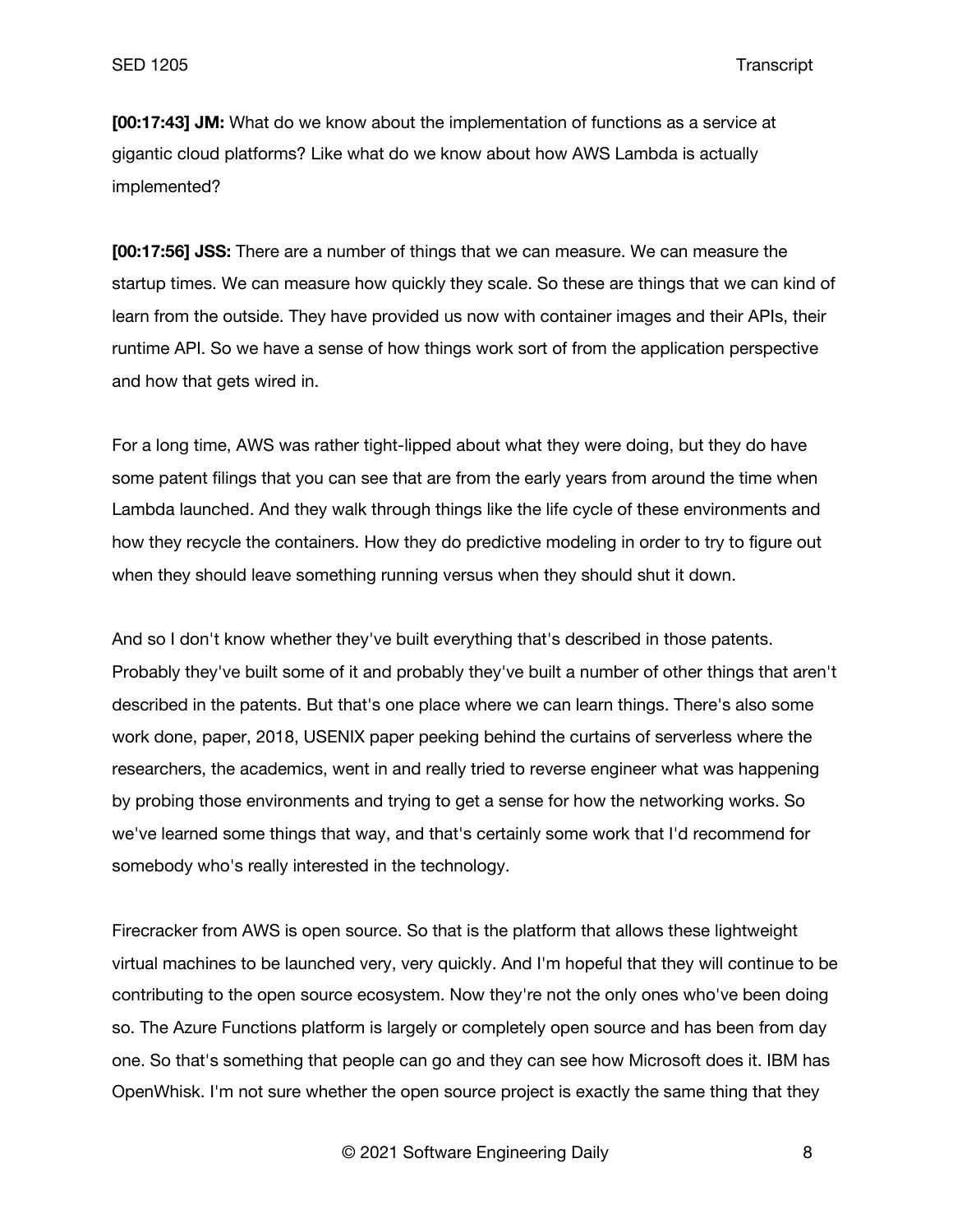run in a production on their cloud, but I imagine it's similar. And Google has open sourced a number of pieces of their serverless infrastructure. So for example, gVisor provides isolation for cloud functions as well as for app engine, I believe. And they also have open sourced Knative, which is the serverless platform that can run in a number of settings. It runs on top of Kubernetes and it also runs as a hosted service in Google's Cloud.

**[00:20:57] JM:** And from what we know about how these functions as a service run, what's the state of the cold start problem? When I summon a Lambda function, for example, is it spinning up a brand new VM? Is it spinning up a brand new container? Is it able to take it from a warm pool? What do we know about the cold start problem?

**[00:21:24] JSS:** The cold start problem got a lot of attention early on. And I'm happy to say that I think that for a lot of practical purposes is something that people can either consider resolved or worked around sufficiently that they don't need to worry about it so much. But let me go into a little bit more detail on that. So what is the cold start problem? Well, in order to provide these secure execution environments, the cloud provider needs to create a VM for your workload, because that's really how you can guarantee that you're not going to be exposed to other clients, other tenants.

And so booting a VM traditionally means booting and operating system. Operating systems just simply aren't designed to boot up super-fast. It's not something that really matters. You're usually happy, or traditionally you'd be okay if a server booted up within a few minutes, because it's going to run for days. So what does it matter? And traditionally also the things that happen during boot up time involve things like probing for devices and figuring out whether you've upgraded the hardware and other things that have just no role in a serverless environment. You know what the hardware is and you want to get going as quickly as possible because you want to be able to have that ability to expand elastically. And similarly in order to keep costs low you want to have that ability to just shut things off and effectively power down.

And so what the cold start is really about is it's about that time that it takes. And to be clear, also, what's important about a cold start versus a warm start is that when you have a – Once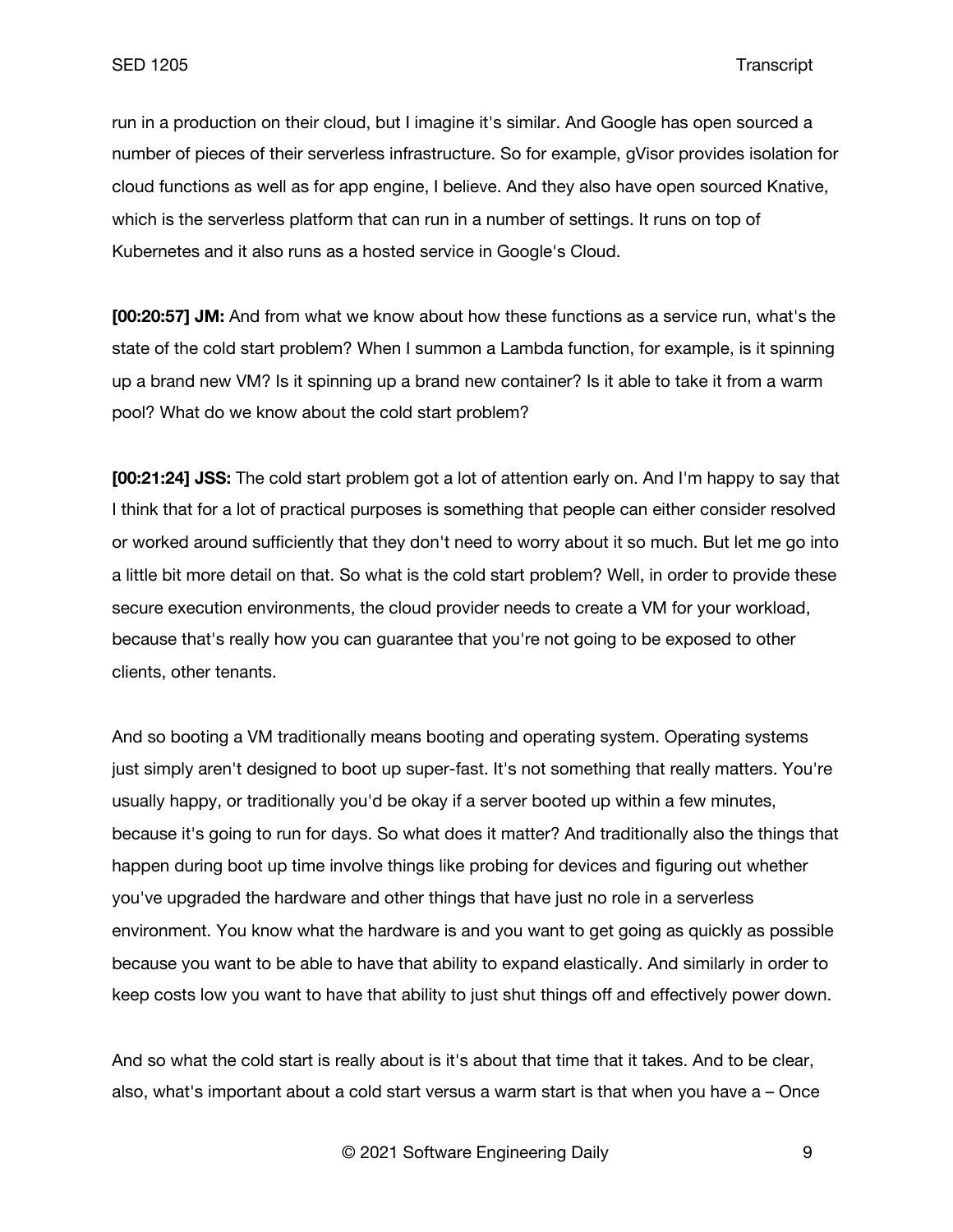you start it up, what you can do is you can just leave that function instance you. Can just leave it running so that it can do more than one request so you get to amortize your startup cost over many, many requests. So sort of two reasons why this startup time is becoming less of an issue, and they're actually both related to the technology that's in Firecracker.

So Firecracker makes it much, much faster to boot up the VMs in part because it sort of strips down that kernel so that it has just simply has a much faster boot time. And so the boot times are, instead of seconds, they come down to something like 100 milliseconds or so. And there are a number of other techniques. Some of these are in Firecrackers. Some of these are in research papers that are about making these boot up processes much faster. For example, one thing that you can do is once you have booted an image of a virtual machine, what you can actually do is you could just save those pages essentially, save a state of the memory. And then when you need another one, you can simply clone that and you can use sort of copy and write semantics for that as well so that really you're just creating a new set of page tables to reference that underlying image.

And the SOC work from the University of Wisconsin Madison, that it was sort of some early work in this area. So that's the cold start that's related to the setup of the operating system and environment. There are other things that go into that as well, things like configuring the network in order for that virtual environment that's running the cloud function to be able to talk to the resources that it needs to and to have all the right security configuration. So that's another area where work has gone into amortizing those costs and making it so that you can set up the network once and then use that set up, that configuration, those privileges with a number of cloud functions that are similarly configured.

So then the next part of the startup time would be starting up the runtime environment. And this is one where there are some solutions, again, involving snapshots. So for example, if you have a Python program that imports a number of modules. If you try to import something like TensorFlow, it could be a second or two. And so what you'd like to do is you'd like to take a snapshot of the state of the memory after that has loaded. And then if you need to create another instance, then you would like to just simply use that memory snapshot rather than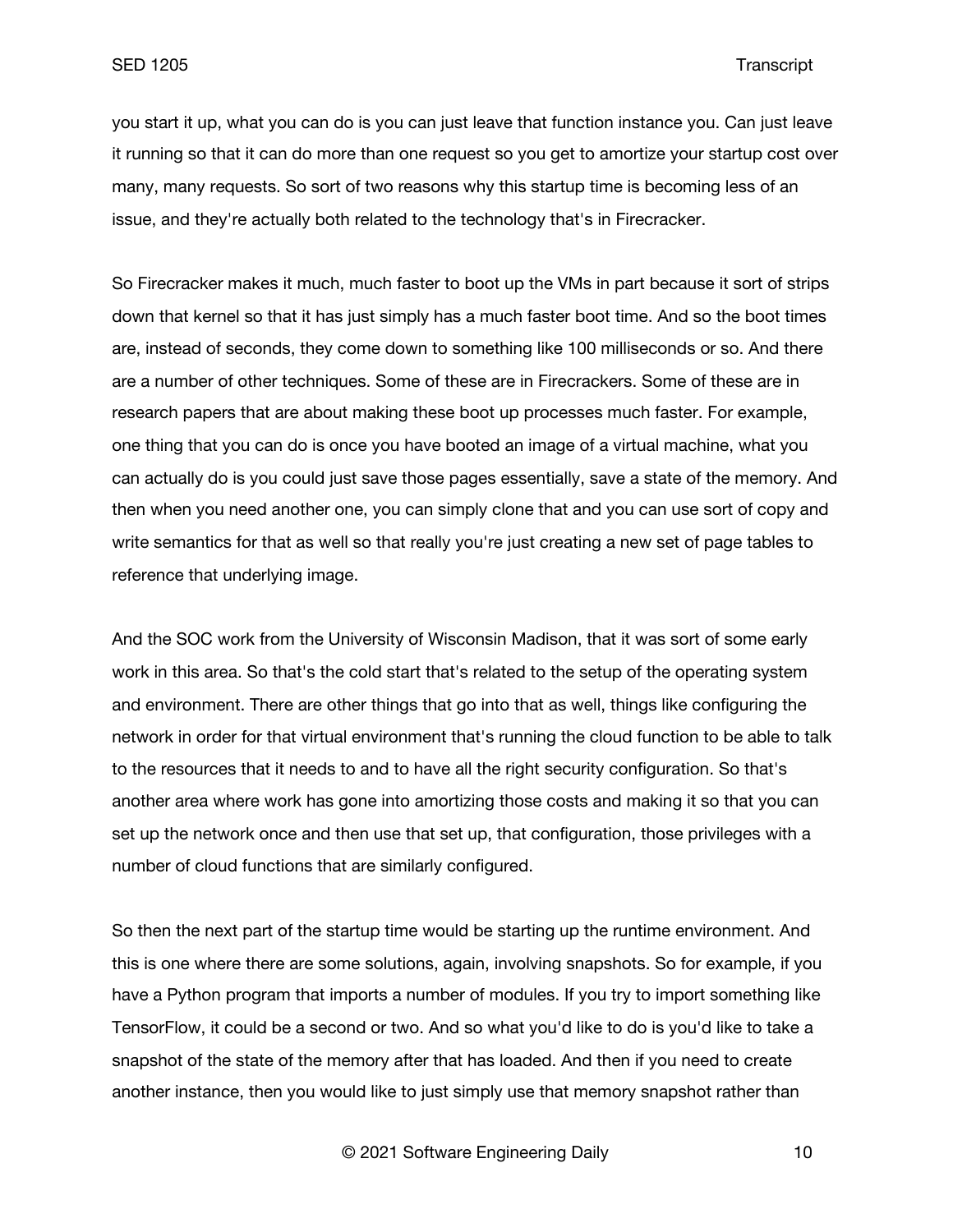redoing the whole loading process again of software that wasn't necessarily designed for a serverless environment.

Now, the third part of start times, cold start times in particular, is any sort of application code that you may be wanting to load. And this one is one where it's a little bit trickier. So for example, if you have a model, a machine learning model that you want to serve using that TensorFlow that you just loaded. Depending on the size of that model, fetching that from object storage and initializing TensorFlow with that, that might take some period of time if it's a big model, if it's a model let's say several gigabytes. So that's going to be application dependent.

One of the things that is sort of a change that I might like to see to the serverless APIs is the ability to sort of have a user-provided initialization that can be run ahead of time so that you don't have a request that's actually waiting for that. That the cloud function runtime can – The cloud provider can go and say, "I think we're going to need a few more instances because of the way the workload is increasing, the way the requests are coming in. So let's go ahead and run them and let's actually provide this hook, a user-provided initialization hook to take care of some of that." And I know that the internal serverless platform built by Netflix provided some of this capability. So they rolled their own kind of around the same time that AWS Lambda was coming out.

The final thing I'll say that of that is also a solution to cold start not of the application kind, but certainly of the language run time and operating system, is the provisioned capacity, which this is one that's a little bit tricky. So with AWS Lambda now, you can say I want you to guarantee that I will be able to have a concurrency of at least 200 or 2000 for this particular workload. I'm actually going to pay for that all the time. So in some ways, this is a little bit of a step backwards. I think that from the purity of the serverless model that's really pay-per-use. It's something that we would say is breaking with the model. On the other hand, it seems to be solving a problem for people and perhaps we can see it as sort of a stepping stone and something that we would hope eventually becomes unnecessary. But I think there's definitely still sort of an open question around how people might pay for the ability to burst on-demand,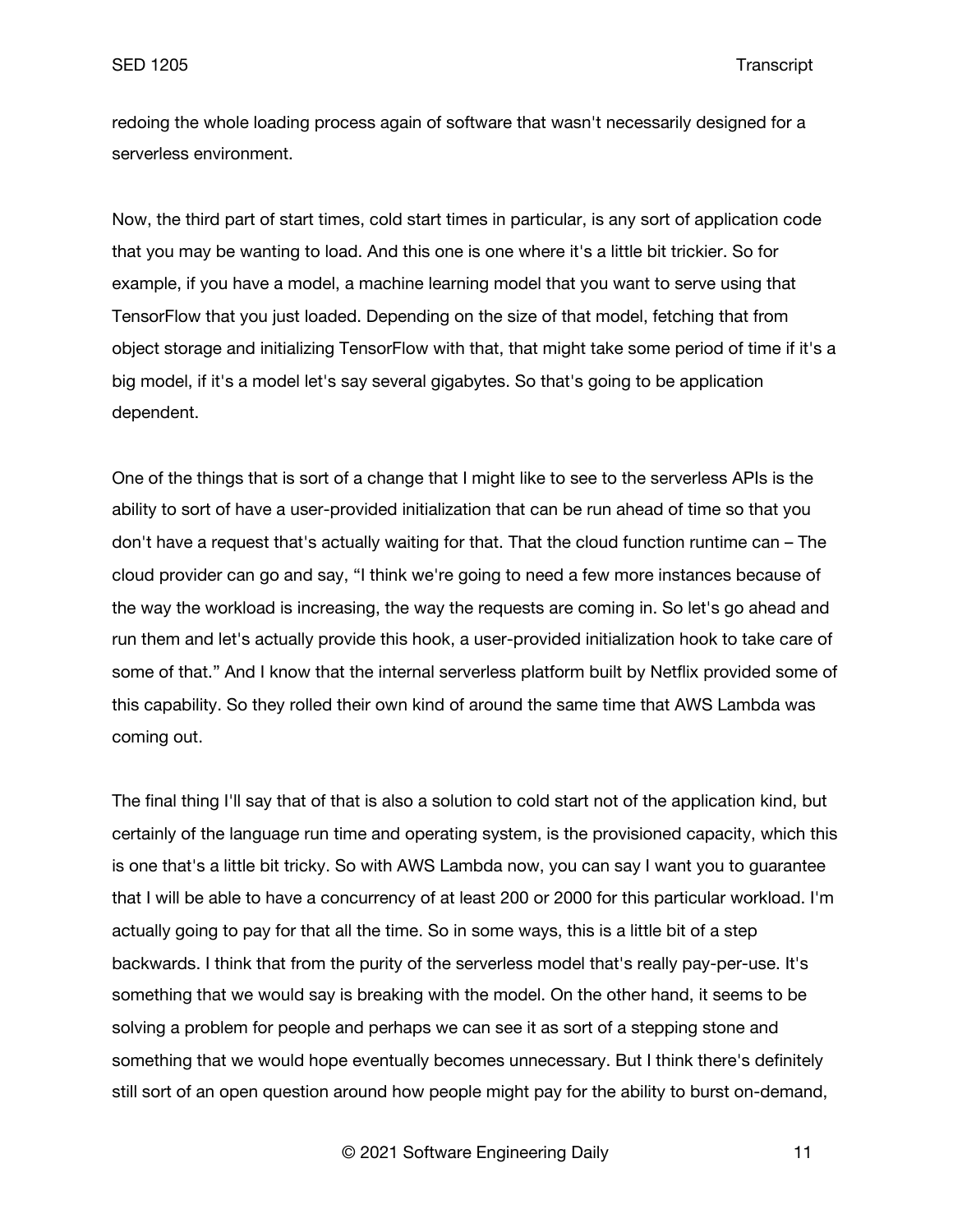because the truth is, is that the cloud provider does have real costs associated with keeping idle capacity for people to sort of do arbitrary bursts. And I think there are still some things in the business model, in the pricing model, that maybe can get ironed out. Long answer to a simple question, but I hope that it's kind of a useful perspective.

**[00:29:57] JM:** Definitely. Two of the problems that Vikram talked about in my conversation – I think Ion also referred to these, and they're sort of related, but the problem of sharing state across AWS Lambda functions as well as the problem of I think what you said also is like doing some sort of consensus operation between the different Lambda functions. Can you explain why these problems of sharing state and coming to an agreement on things? Why is this particularly difficult with Lambda functions? I mean can't we just use Zookeeper or Redis or some kind of shared module to have the shared state that we need?

**[00:30:53] JSS:** One of the things that makes shared state particularly difficult with Lambda functions is that they are – it's in the name. They're stateless. That means that if their state that you care about that needs to be maintained, that state is going to have to live somewhere else outside of the Lambda function, at least in today's model. And of course this stateless paradigm has a long history. You can go back to running a web server 25 years ago and you would have had a similar model where you had a central repository of state and then a lot of stateless PHP or Perl scripts back in the day, these days any one of a number of languages.

And maybe I'll just say that managing state and managing state well, it's just inherently a difficult problem particularly at scale. And serverless has these fantastic scaling characteristics. And part of the way that it achieves those is that it just completely dodges the state problem and just makes it someone else's problem. Now of course we do have stateful serverless services. We think about things like object storage. We think about – Amazon S3, Google and Azure have their similar offerings. We think about things like the databases that are billed per use, that is to say per operation. So that is I think something like, for example, Azure CosmosDB, Google Cloud Data Store. On AWS, there's DynamoDB, which is often used together with cloud functions. And all of these, they work. The challenge is that if you have access, particularly if you have any sort of frequent or fine-grained access, you have a big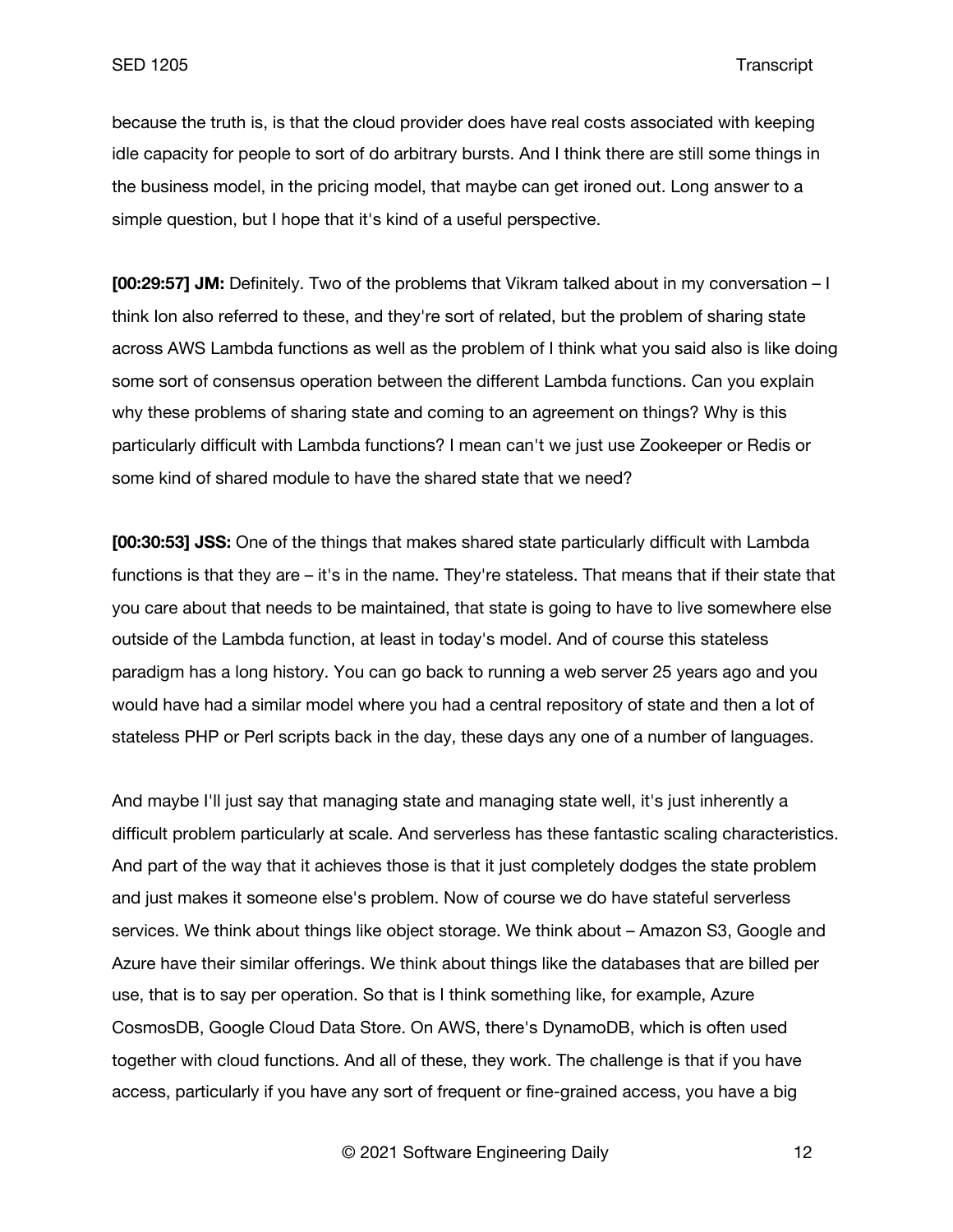performance penalty because of the constant round trips. And typically there is also a pretty significant cost associated with that as well. That is to say it just gets expensive. And again, I think this is not just that the cloud provider is putting extortionary pricing on. It's that that mechanism is just a heavyweight and expensive thing to run.

So this is definitely an area ripe for ongoing research. I know you talked to Vikram about the cloudburst system that I also collaborated on. And what we've done there that I think is an interesting step is to really bring that data in close to the compute. And so what we did was we integrated a caching layer with the cloud functions. And the nice thing about Cloudburst is that it has this causal consistency model, which is a relatively weak consistency model compared to, say, what you would get from Redis. And that puts a little bit more burden on the programmer, which is not really what we want to do in serverless computing, but we're working with the tradeoffs here. What it does allow is it does allow the local caches to be really always up to date within the consistency model and it allows changes at different caches to be merged together very nicely at the backend. So it really lets you run fast locally and then sort of slowly globally come to a consistent state, a state that's consistent with the semantics of essentially your global shared memory model.

So that contrasts to other approaches. So for example, I've been doing some work on file systems and looking to see how you can make something like a POSIX file system, which you could compare to, say, NFS or EFS, which is available in AWS Lambda now. How do you make that work with its strongly consistent semantics? How do you make that work in a context where you have clients that are really all over the place? Clients that are sort of coming and going all the time? And frankly, it's hard. There are some cases where we can accelerate things. So for example, if we know that a function is going to have read-only access to the file system, we can play some tricks to take a snapshot and have a locally cached snapshot while you have concurrent rights happening to other places and not needing to coordinate. But fundamentally these are hard problems.

If you have code – And this is actually whether it's serverless or not serverless. If you have a model where you have one common view of state and you have programs that are

© 2021 Software Engineering Daily 13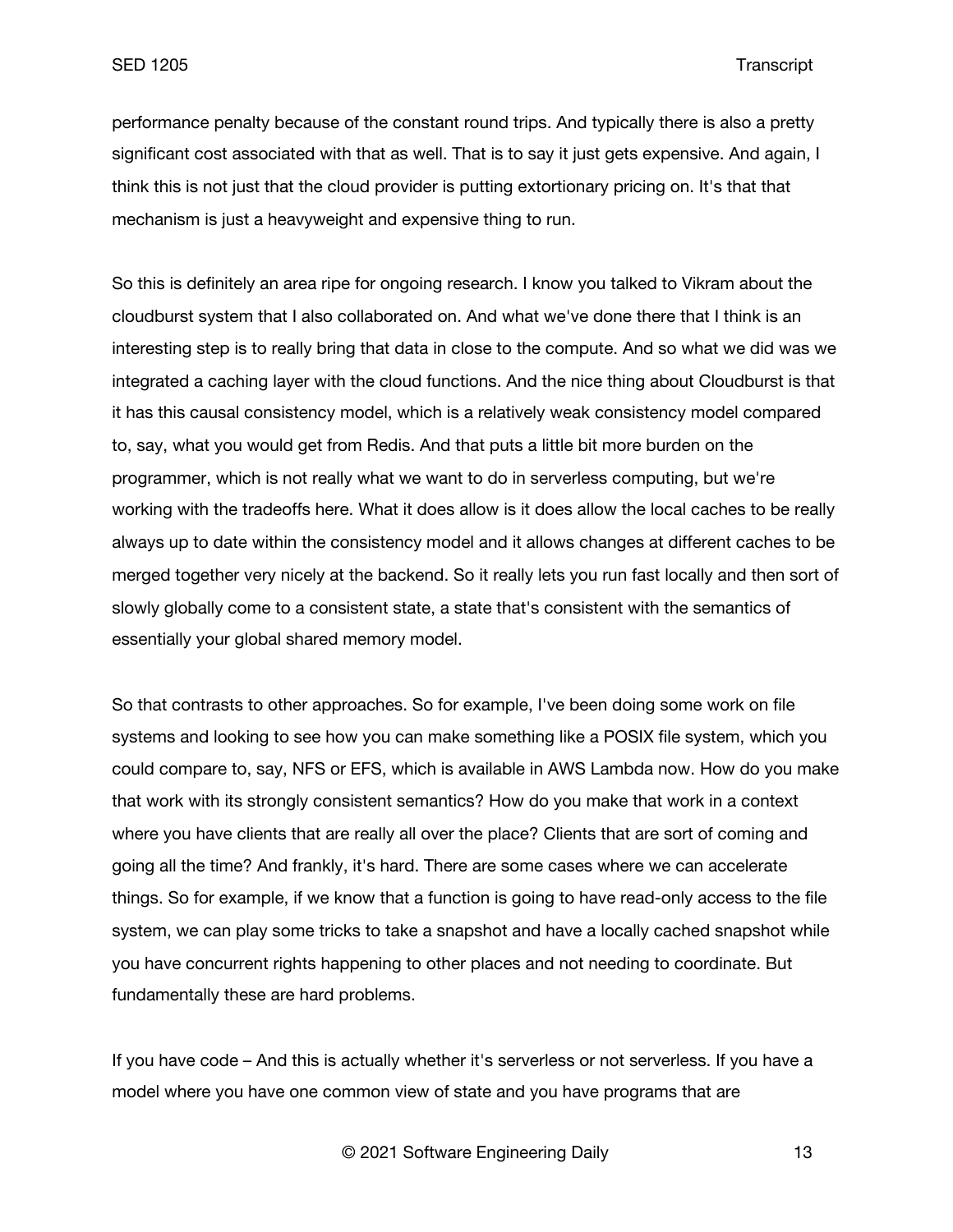manipulating that state that are not in the same place, just because of the speed of light, basically, it makes it a hard problem to have those programs make progress quickly. When you look at the time for light to travel across the data centers, it's many, many clock cycles of a modern processor.

**[00:36:45] JM:** So you, as you mentioned, collaborated with Vikram on Cloudburst. Can you share any other learnings from that collaboration?

**[00:36:58] JSS:** One of the things that we did in Cloudburst is we decided to build the serverless stack, the whole serverless stack from the ground up. And I think this is one line of research that contrasts with some other lines of research that are either about understanding how the current cloud provider offerings work or taking as a given what the current cloud providers are doing and building on top of that. Now the advantage of those approaches is that if you come up with something, it can likely go into industrial production and use relatively quickly. At the same time, it also limits the types of questions that you can ask.

And so I think one of the big takeaways for us, at least for research systems, it's really a good idea to build it from the ground up or perhaps using some other open source components, but to really have a hackable platform where you can go and try things and really try and mix and match these components in different ways. And I think that without having that ability to integrate the cloud function runtime with the storage we wouldn't have had that with the ability to do this type of research. I think there are also opportunities in integrating the scheduling with the storage, with the function runtime.

I think some of the things that are also particularly interesting are the potential for doing language level optimizations. That is to say if the cloud runtime knows that it's working with a JavaScript program or knows that it's working with a Python program and it sees those reads and writes to the storage and it understands the storage, it opens up just this whole another world of optimizations for pulling things apart. Running even part of a function on one place in the data center, one, ultimately a server with today's data center architectures, another part of that same function somewhere else just to optimize locality and the access to the data.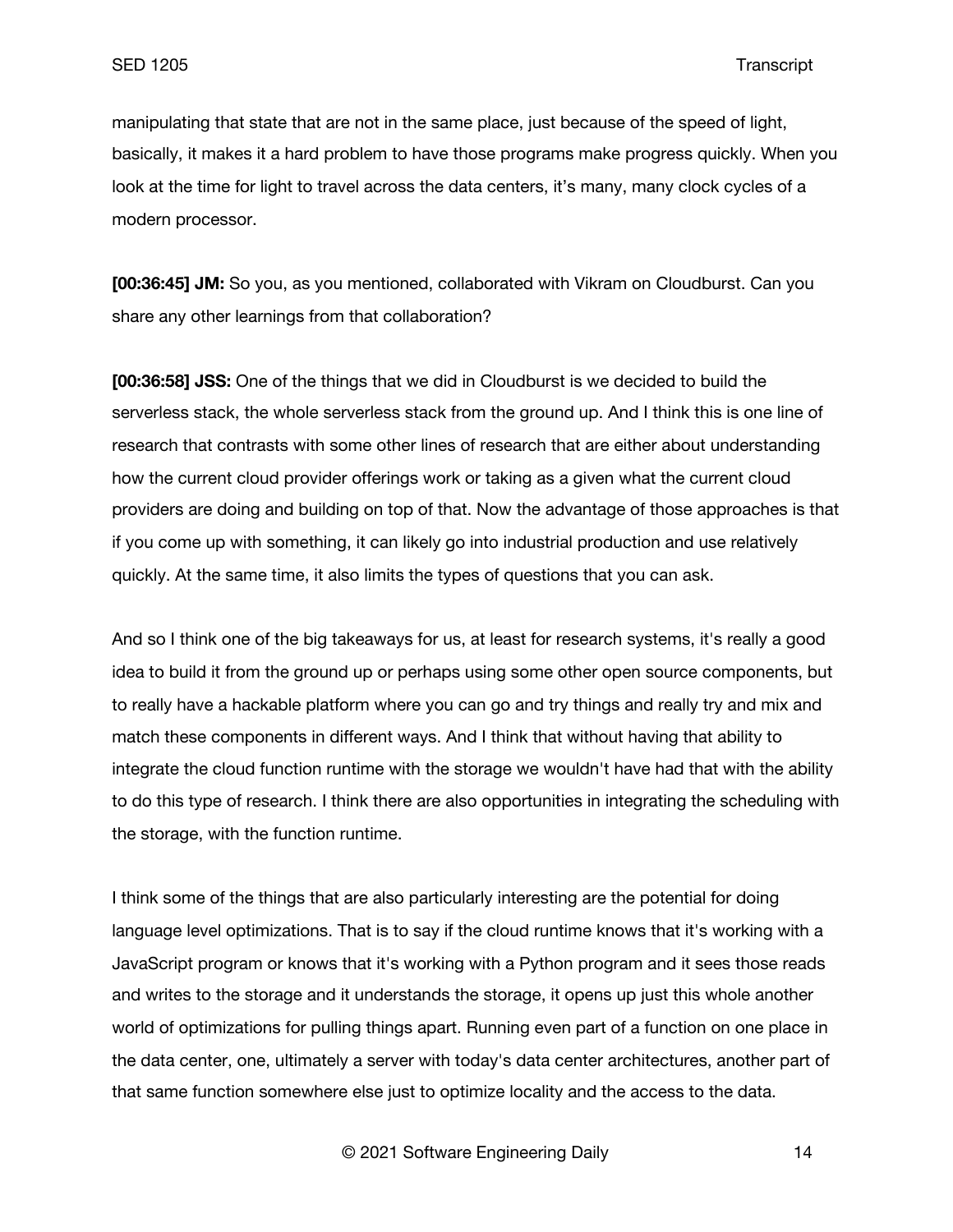SED 1205 Transcript

So I think that that's certainly a takeaway for me is that you can do exciting stuff when you just start from the basic premise, which is to say people are going to write some code. That code should be code that is sort of as simple and easy to understand as possible. Code that is related to the business problem really that you're trying to solve that doesn't have really that much information in it about what does the underlying machine look like. Does it have servers? What is the sort of architecture of those servers and how they're wired together? Are they in racks? Do they have a whole lot of cores or only a few cores? Just forget about all of that stuff. Just write my program in a friendly language and then figure out how to run it. And so I think if we take that perspective on the research, it can really take us a long way.

And maybe if you'll kind of an indulge me, I'll just share a little bit of additional perspective here on why it really is that taking servers out of the programming model really goes straight to the heart of the complexity and what makes cloud programming difficult. And the analogy that I use here, and really I think it's more than analogy, it's a fairly direct connection is to Fred Brooks and the work that he did in his seminal article, *No Silver Bullet*, where he really breaks down the complexity of programming and he talks about the essential complexity, that is that complexity which is inherent in whatever it is that you're doing. Like the thing that I'm doing is actually really complicated, which is why I have a complicated program, because it's a finance trading application or a very complex set of business rules for insurance or something like that, right? That's complicated. That's complexity. That's never going away.

And then you have this other complexity which comes from your machine. And if you're writing in the 1970s or 1980s and you want to get high performance, sort of the analog of high scale today or taking advantage of cloud today, what you really probably had to do is to write in assembly language, initially at least. And then what changed was of course that the high-level languages caught up and they were able to do things like register allocation. So figure out which data should go in which register memory layouts. Figure out that we want to lay out these – If you have these accesses to an array, it's going to be in this part of memory and take that away from the programmer worrying about it.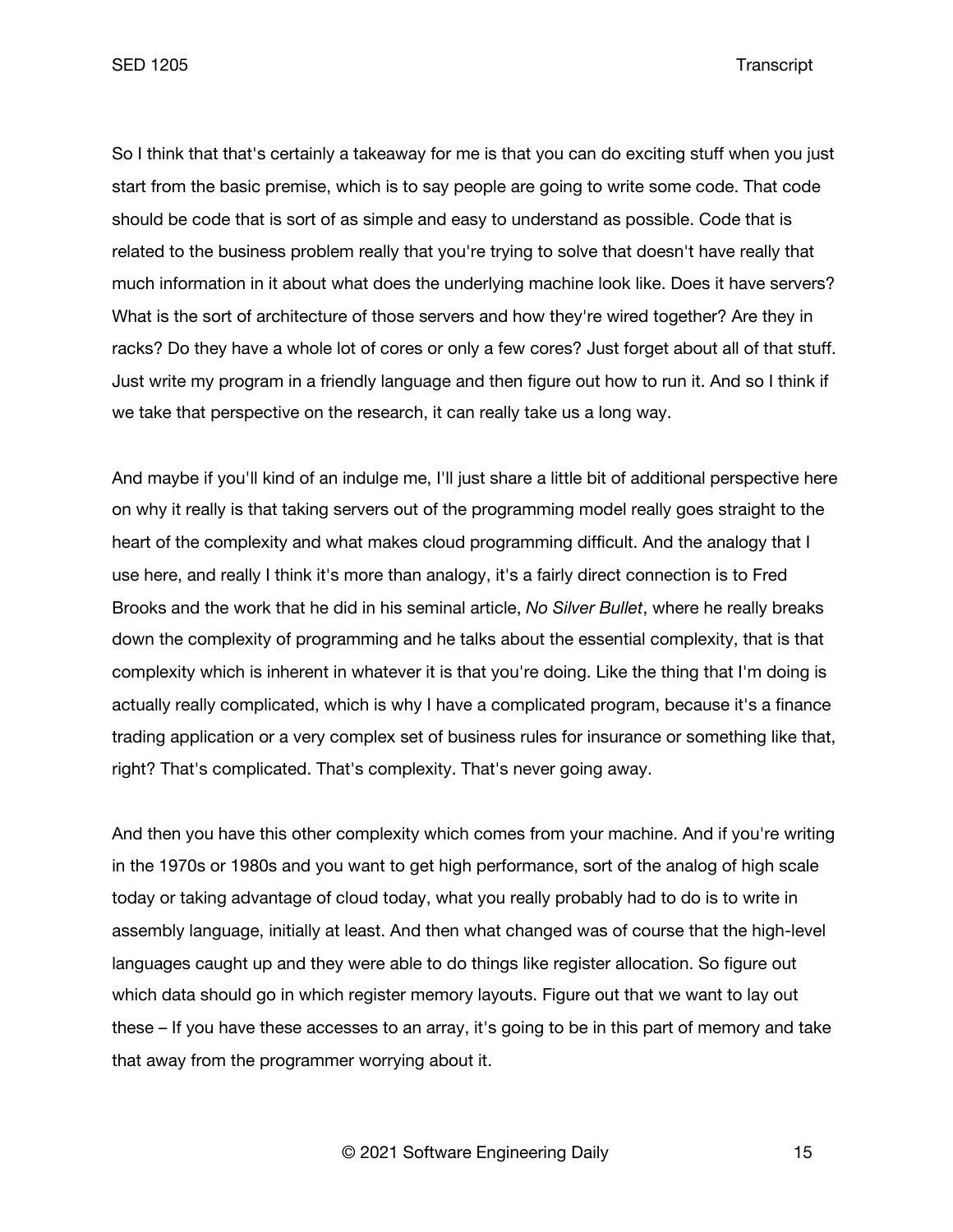SED 1205 Transcript

So all of this complexity that used to be in programs, and certainly if you look at assembly language programs today, and there's still a reason people still do it today for very specific things. But all that complexity, that's accidental complexity. And really you want to take that away. Now, in the cloud, servers, to me, they represent basically pure accidental complexity. Servers have nothing at all to do with any business problem that anybody is solving. And so a server to me in a programming or in a programming model is it's basically the same thing as a register, right? It's something that, yeah, it's there, but you really never want to think about what's going in what register. It's the same thing with what's going on what server or where is that server and what is the locality.

And I think what that hints at that I think is really interesting and that is now becoming a focus of some of the work being done at Berkeley including a lot of the work by Joe Hellerstein, whom I have worked with for a number of years. He's my faculty advisor there. As well as a number of other faculty now, Alvin Cheung and Natasha Crooks, are driving this direction on new directions in cloud programming. They had a recent paper at CIDR, which is a database conference. And really the idea there I think could connect to this notion, which is to say that we need new ways of programming the cloud. And my take on all this is that the server being part of the programming model is sort of exactly the problem. And just like we've had, what excites me about a lot of this work that folks at Berkeley are now starting to embark on is that it really recognizes that it's language techniques that solved it for the registers, in the assembly language program, giving us these high-level languages. That those language techniques are going to likely be a big part of the future of serverless. Now there are a lot of other things that are happening at serverless that are very exciting too. These are perhaps some of the most far-out ones, but I think it's really fun to be around all of this work and it gives me really a lot of optimism and confidence that we will see much, much easier ways of accessing the full power of cloud computing.

**[00:45:05] JM:** What are your predictions for how serverless changes in the next five years?

**[00:45:12] JSS:** Five years is an interesting time scale. It's certainly a time scale where anything that's going to come out and be in production is probably in research already today and people

© 2021 Software Engineering Daily 16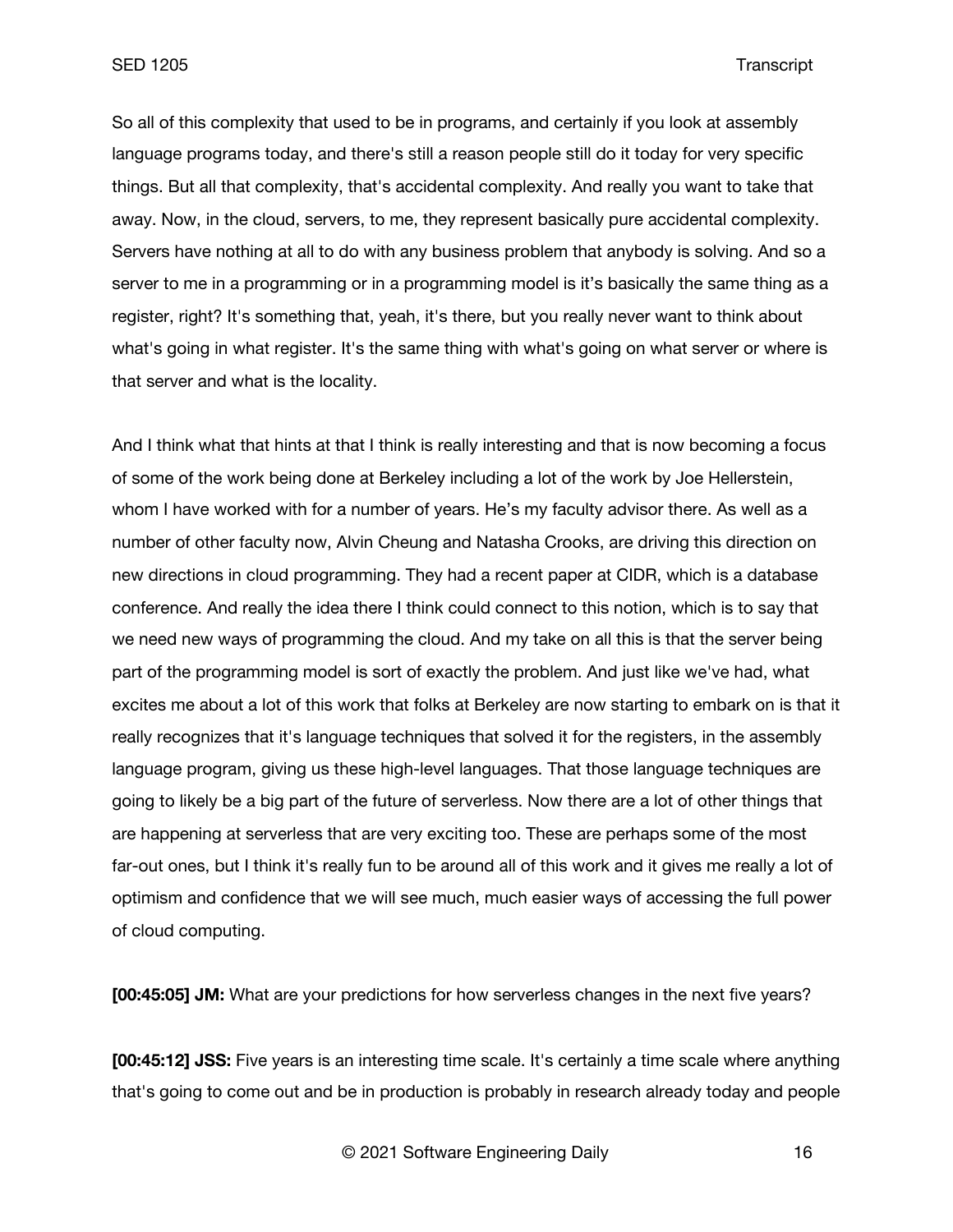are already thinking about it. I think that the integration of state with serverless runtimes, I think we're going to see that. I think we're going to see stateful solutions, whether that's something like a Lambda Store or something else. Perhaps more like Cloudburst that are offered as products that people are really using on a day-to-day basis. Perhaps they'll have interfaces that are more capable than key value stores. Perhaps they'll even be running SQL. I think that these are things that we're going to see.

Another thing that I think we're going to see is we're going to see that the applications, that work in serverless, continue to expand. And those no-go zones, those are really going to come down. They've already come down tremendously because of things like the cold start times, because of things like the container images being supported up to many gigabytes for the co-deployment sizes, run times getting longer being built on shorter intervals. Al these things – Costs too I think are going to be – They're already competitive for actually significant cost savings for almost all applications. But there were some exceptions. I think we're going to start seeing those things fall as well. So I think that the excuse for saying we can't do a serverless. I think those are largely going to be going away. I think we're going to be seeing companies really being serverless-first.

Another area that I think we're going to see for sure is we're going to see more hardware supported in serverless right now, it's x86 architectures. We're going to see both different instruction sets as well as support for GPUs. That's definitely coming in some form or another. We have folks at Berkeley who are working on that, and my guess is that those in industry, probably cloud providers working on it, and we just haven't heard about it yet.

And then I think sort of towards the end of that period, we're certainly going to be seeing in research too really compelling ways to write programs that run at scale with very little of that accidental complexity that is today associated with scale. I'm not quite sure if we're going to have that widely adopted. I don't expect it to be widely adopted, but I expect us to really have clarity on that path. S so those are a few predictions. There are others that I could add as well. I think that the machine learning techniques are going to have a big role in optimizing serverless computing. And I think that we will be well on our way to a world where serverless is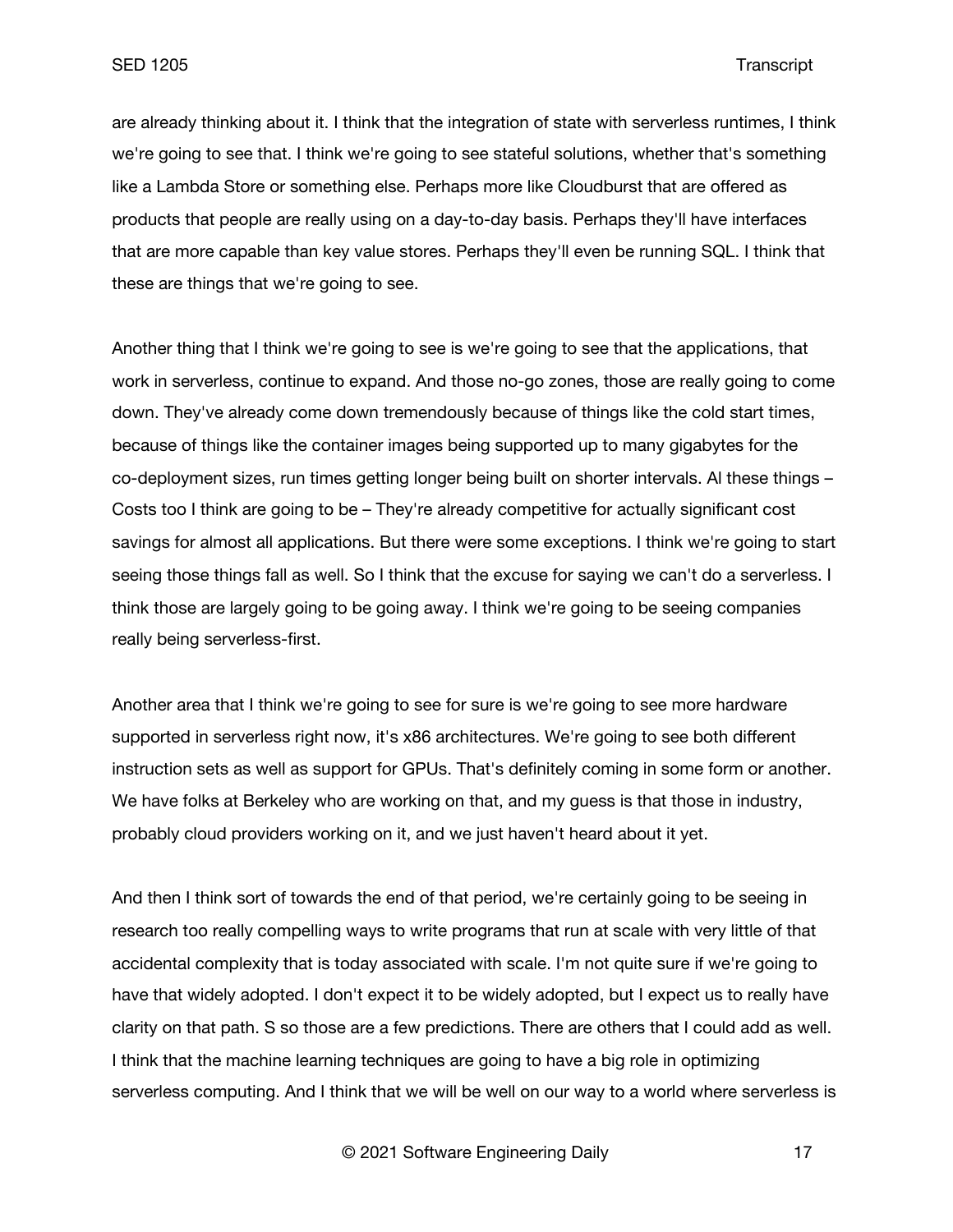the default way that people use the cloud. I think the writing will be on the wall within five years. I think at this point, that is perhaps still a controversial opinion, but I don't think it will be in five years' time.

**[00:48:43] JM:** All right. Well, we're nearing the end of our time. I just want to ask, as I do of all the Berkeley people, how does your perspective compare to people in industry? How does the academic perspective compare to people in industry? Or is it the same for this topic?

**[00:49:03] JSS:** I've spent time in both academia and industry, and I think that's definitely been kind of a privilege and a great benefit to have that. When I talk to the academics, unfortunately, when I'm wearing my industry hat, there's a great deal of work or at least ideas where kind of there's this initial reaction, which I think is the industry reaction too, which is that would just never work. It's interesting and it's not practical. There's actually probably less of that at Berkeley because Berkeley has really significant industry collaborations than other universities. But really understanding the pain points of developers is definitely a challenge that we have in academia. And it's a place where there's an opportunity for us to do a lot better in having a dialogue to make sure that we're working on the right problems.

In terms of what blind spot in industry might be, I think that a lot of developers rightly so are very focused on the problems that they have today. And the problems that they have today, in many cases those are dominated by thinking about the problems that they have with their servers. How do they keep their servers up? How do they keep them reliable? How do they manage their application so that it's cut up right so that it runs on servers? I think the big leap that I would encourage people to start taking is how do you think about things if you completely throw that away, right? If you completely throw away? Like you've completely thrown away thinking about register scheduling. Completely throw away thinking about locality in this big data center, and how would things work if the runtime environment? Call it the operating system, the data center, was smart enough to just put all your data where it needed to be for things to be fast so that you could just write code that's simple and make sense.